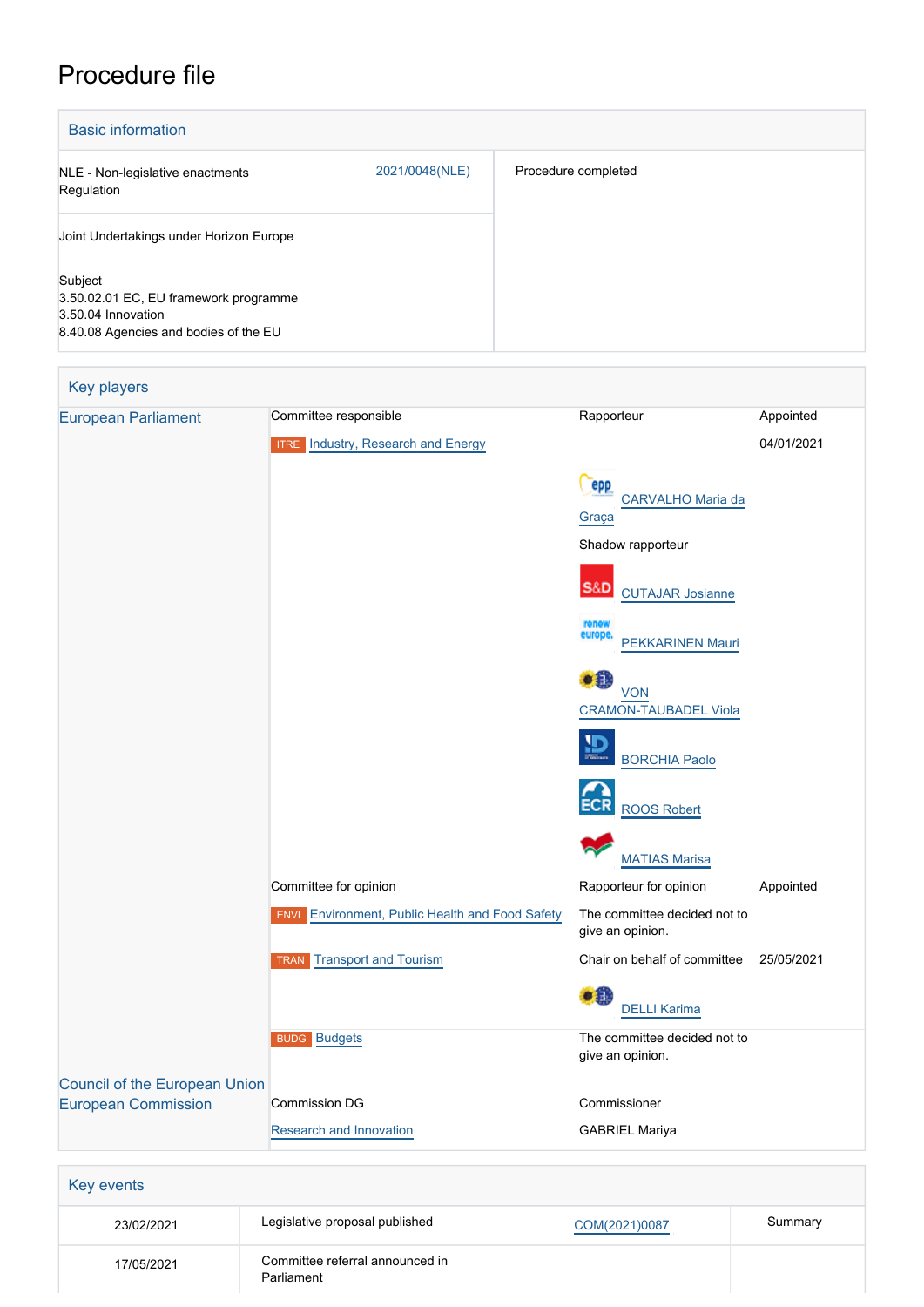| 15/07/2021 | Vote in committee                                                  |              |         |
|------------|--------------------------------------------------------------------|--------------|---------|
| 22/07/2021 | Committee report tabled for plenary, 1st<br>reading/single reading | A9-0246/2021 | Summary |
| 19/10/2021 | Debate in Parliament                                               |              |         |
| 21/10/2021 | Results of vote in Parliament                                      |              |         |
| 21/10/2021 | Decision by Parliament                                             | T9-0434/2021 | Summary |
| 19/11/2021 | Act adopted by Council after consultation<br>of Parliament         |              |         |
| 30/11/2021 | Final act published in Official Journal                            |              |         |

| <b>Technical information</b> |                                                                                                  |  |  |
|------------------------------|--------------------------------------------------------------------------------------------------|--|--|
| Procedure reference          | 2021/0048(NLE)                                                                                   |  |  |
| Procedure type               | NLE - Non-legislative enactments                                                                 |  |  |
| Procedure subtype            | <b>Consultation of Parliament</b>                                                                |  |  |
| Legislative instrument       | Regulation                                                                                       |  |  |
| Legal basis                  | Treaty on the Functioning of the EU TFEU 188-a1; Treaty on the<br>Functioning of the EU TFEU 187 |  |  |
| Other legal basis            | Rules of Procedure EP 159                                                                        |  |  |
| Stage reached in procedure   | Procedure completed                                                                              |  |  |
| Committee dossier            | ITRE/9/05445                                                                                     |  |  |

# Documentation gateway

| Legislative proposal                                               |             | COM(2021)0087 | 23/02/2021 | <b>EC</b> | Summary |
|--------------------------------------------------------------------|-------------|---------------|------------|-----------|---------|
| Document attached to the procedure                                 |             | SEC(2021)0100 | 23/02/2021 | <b>EC</b> |         |
| Document attached to the procedure                                 |             | SWD(2021)0037 | 23/02/2021 | <b>EC</b> |         |
| Document attached to the procedure                                 |             | SWD(2021)0038 | 23/02/2021 | <b>EC</b> |         |
| Committee draft report                                             |             | PE692.644     | 19/05/2021 | EP        |         |
| Specific opinion                                                   | <b>TRAN</b> | PE693.642     | 07/06/2021 | EP        |         |
| Amendments tabled in committee                                     |             | PE693.643     | 08/06/2021 | EP        |         |
| Amendments tabled in committee                                     |             | PE693.644     | 08/06/2021 | EP        |         |
| Amendments tabled in committee                                     |             | PE693.768     | 08/06/2021 | EP        |         |
| Committee report tabled for plenary, 1st<br>reading/single reading |             | A9-0246/2021  | 22/07/2021 | EP        | Summary |
| Text adopted by Parliament, 1st<br>reading/single reading          |             | T9-0434/2021  | 21/10/2021 | EP        | Summary |
| Commission response to text adopted in<br>plenary                  |             | SP(2021)728   | 10/12/2021 | EC        |         |

Final act

 [Regulation 2021/2085](https://eur-lex.europa.eu/smartapi/cgi/sga_doc?smartapi!celexplus!prod!CELEXnumdoc&lg=EN&numdoc=32021R2085)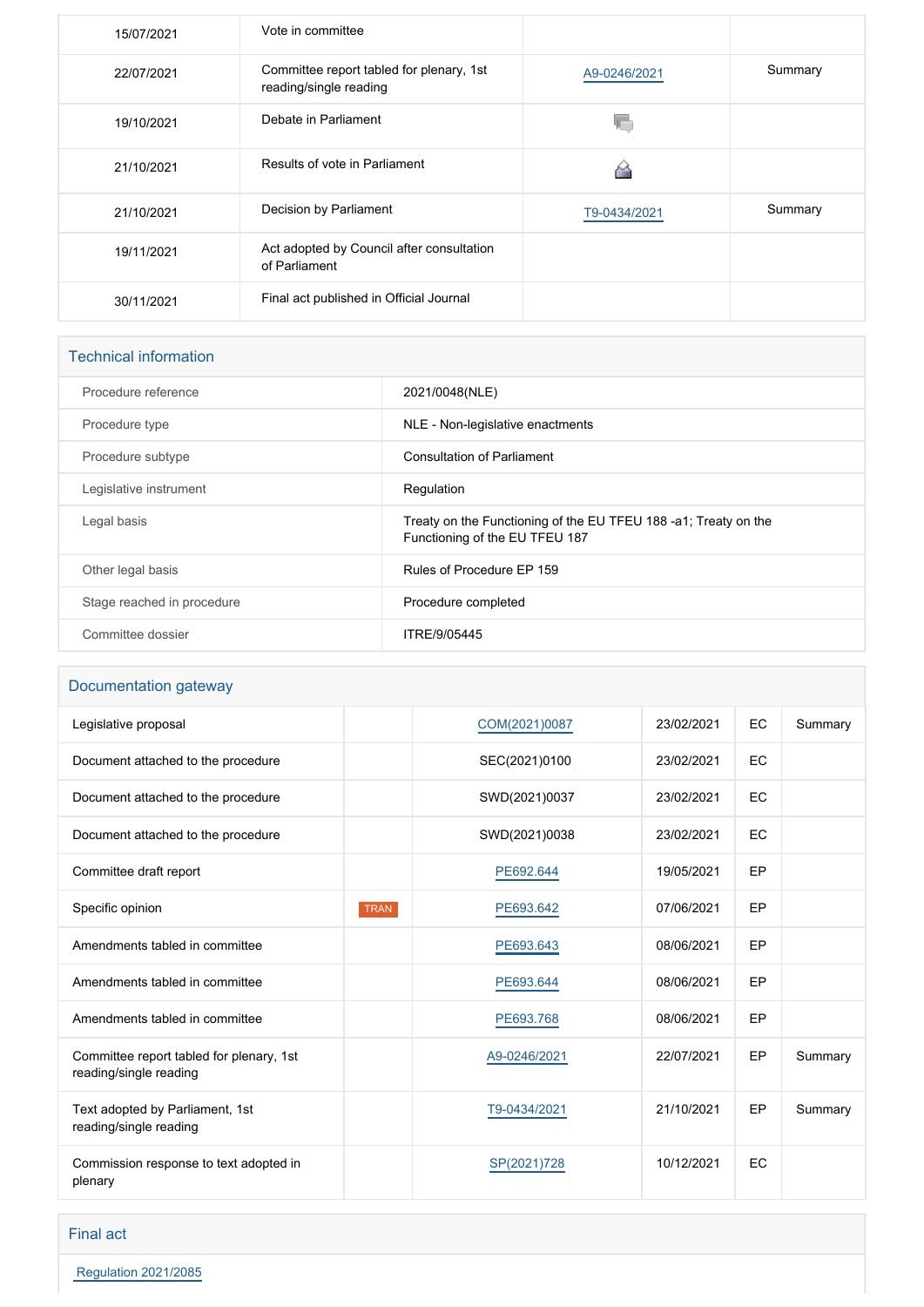# Joint Undertakings under Horizon Europe

PURPOSE: to set up nine Joint Undertakings, as EU bodies, under Horizon Europe, the new EU Framework Programme for Research and Innovation (the Single Basic Act).

PROPOSED ACT: Council Regulation.

ROLE OF THE EUROPEAN PARLIAMENT: the Council adopts the act after consulting the European Parliament but without being obliged to follow its opinion.

BACKGROUND: Horizon Europe, the new EU Framework Programme for Research and Innovation (2021-2027), aims to increase the EUs research and innovation impact by combining European partnership co-investment with additional private and public sector funds in areas where the scope and scale of the research and innovation resources can help achieve the EU's Horizon Europe priorities.

Under Article 8(1)(c) of the Horizon Europe Regulation, institutionalised partnerships based on Articles 185 and 187 TFEU shall be implemented under several conditions.

Under these legal provisions, the Commissions proposal covers nine institutionalised European partnerships establishing individual joint undertakings for their implementation, which include industry, research organisations, civil society, and others. The new partnerships should also contribute to the objectives of the European Green Deal and strengthen the European Research Area.

CONTENT: the Commission proposes that the following joint undertakings should be established as EU bodies for a period ending on 31 December 2031:

- the Circular Bio-based Europe Joint Undertaking;
- the Clean Aviation Joint Undertaking;
- the Clean Hydrogen Joint Undertaking;
- the Europes Rail Joint Undertaking;
- the Global Health EDCTP3 Joint Undertaking;
- the Innovative Health Initiative Joint Undertaking;
- the Key Digital Technologies Joint Undertaking;
- the Single European Sky ATM Research 3 Joint Undertaking;
- the Smart Networks and Services Joint Undertaking.

The proposed regulation also contains detailed provisions on the objectives, functioning, funding and structure of the joint undertakings.

Seat: it is proposed that the seat of the joint undertakings be in Brussels, Belgium.

The proposed regulation lays down the following:

- common objectives and principles for joint undertakings;
- operational objectives and tasks;

- a common process for selecting new members, thereby ensuring transparency and openness across the initiative, in line with the Horizon Europe Regulation;

- a framework to ensure partners contributions throughout the initiatives lifetime and that the costs are shared between the EU and the partners other than the Union, which is a core condition of a partnership approach;

- phasing out provisions requiring the governing board to set out a realistic plan to continue the initiative outside the scope of an institutionalised partnership, by the end of 2022, in time to feed into the interim evaluation of Horizon Europe;

- governance provisions to harmonise the functioning of the different bodies across the joint undertakings;

- coherence and synergy measures.

#### Budgetary implications

The maximum EU financial contribution to the joint undertakings should be EUR 9 600 million. The administrative costs of the joint undertakings should not exceed EUR 501.174 million for the duration of the joint undertakings. These costs should be covered through financial contributions by the EU and the members other than the Union.

# Joint Undertakings under Horizon Europe

The Committee on Industry, Research and Energy adopted the report by Maria da Graça CARVALHO (EPP, PT) on the proposal for a Council regulation establishing the Joint Undertakings under Horizon Europe.

The aim of the proposed regulation is to set up nine EU joint undertakings (JUs) for the implementation of institutionalised European partnerships. It determines their objectives and tasks, membership, organisation and other operating rules, including on transparency and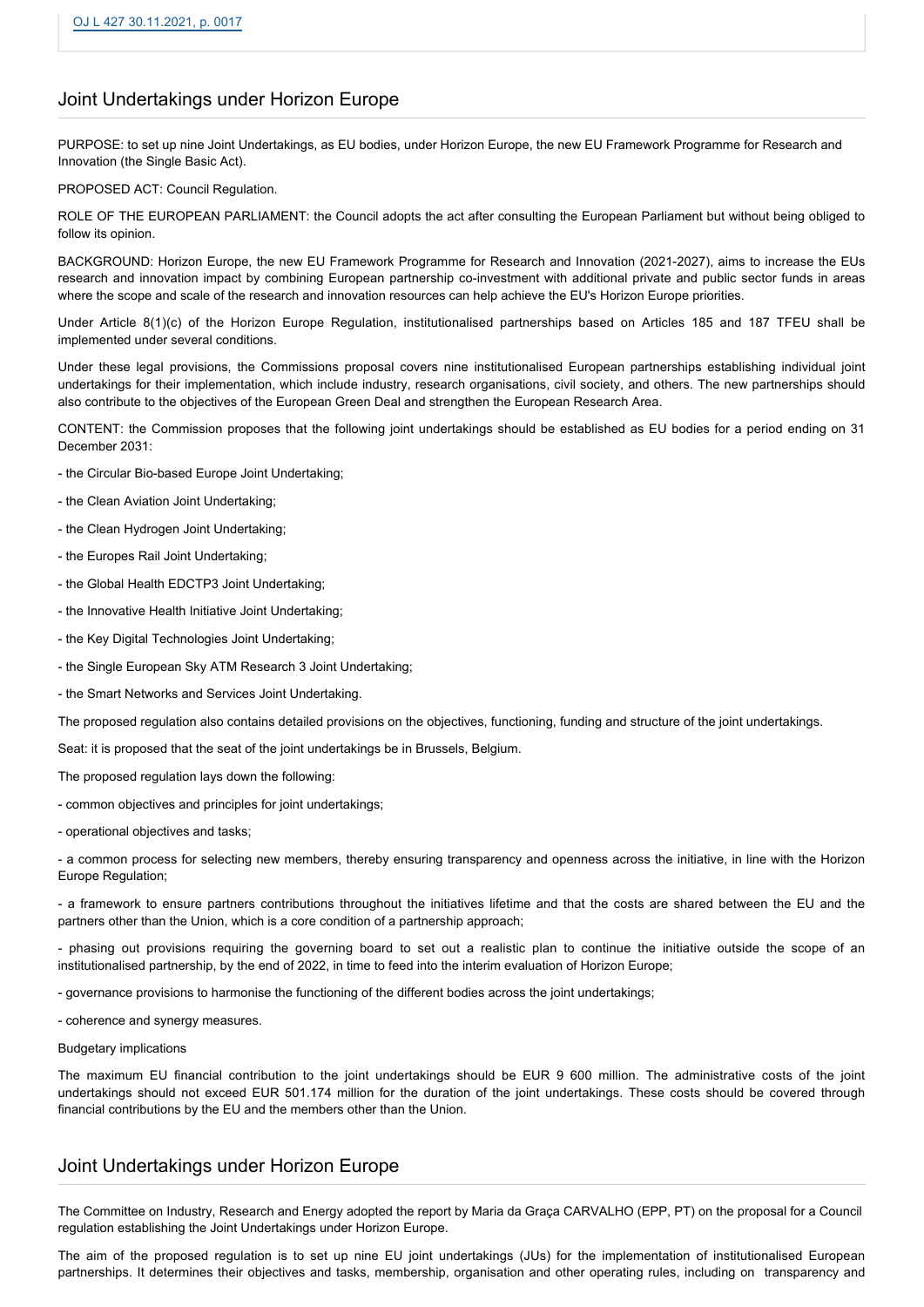accountability.

#### General objectives

The amended text stressed that the joint undertakings should deliver, inter alia, on the following general objectives:

- contribute to reducing the specific skills gap across the EU by raising awareness;

- reinforce and spread excellence, including by fostering wider participation and geographical diversity throughout the Union, including participation from Member States that are currently considered modest and moderate innovators;

- contribute to accelerating upskilling and reskilling of European workers and the participation of SMEs in the industrial ecosystems linked to the operations of the joint undertakings;

- facilitate the integration of relevant scientific and innovation competences across the Union into European research and innovation (R&I) ecosystems and value chains;

- deliver environmental, energy and resource saving, sustainable, societal and productivity, circularity improvements in new products, technologies, applications and services;

- contribute to bridging the gender gap in the science, technology, engineering and mathematics (STEM) fields in Europe as well as to mainstream gender in research outcomes developed by European partnerships, thus achieving a better alignment of European partnerships with the gender equality objectives;

- seek for possibilities to inform students who might wish to pursue a career in the science, technology, engineering and mathematics and in other areas related to the operational activities of the joint undertakings.

#### Specific measures

The report highlighted the following specific measures:

- reinforcing the scope and budget for Clean Aviation as clean and sustainable aviation is a vital element for Europes success;

- reinforcing the scope and budget for Global Health to develop new or improved health technologies;

- contributing to the reduction of the connectivity gap and focusing on emerging technologies and supporting the construction of the EUs ecosystem for developing 5G and 6G technologies, application and services.

# Governance

The governance of the JUs should be based on rules that enhance efficiency and ensure maximum administrative simplification; the evaluation process should be fully transparent, kept simple while ensuring synchronization of reporting and monitoring procedures. Simplification and workability should be the driving principles for management of all financial contributions from Participating States, which should entrust the JU with the evaluation of proposals, while keeping a right of veto on all issues concerning the use of its own national financial contributions.

## Financing and synergies

The joint undertakings should be financed by the Union programmes under the MFF and, where applicable, by the Next Generation EU. The ratio of administrative costs to the total budget of each JU should be of a comparable value across the JUs. Members other than Union should agree among themselves on the fair distribution of their part of the administrative expenses of their joint undertakings.

The Commission is called on to develop clear, simple and concrete guidelines on the implementation of the different types of synergies by the joint undertakings, such as transfer of resources, alternative funding, cumulative funding and integrated funding.

# Joint Undertakings under Horizon Europe

The European Parliament adopted by 624 votes to 3, with 33 abstentions, following the consultation procedure, a legislative resolution on the proposal for a Council regulation establishing the Joint Undertakings under Horizon Europe.

The aim of the proposed regulation is to set up nine EU joint undertakings (JUs) for the implementation of institutionalised European partnerships. It determines their objectives and tasks, membership, organisation and other operating rules, including on transparency and accountability.

### **Objectives**

Members stated that the joint undertakings should deliver, inter alia, on the following general objectives:

- strengthen and integrate the scientific, technological and innovation capacities of the EU, the Member States and the regions to foster the creation and dissemination of new high-quality knowledge, in particular to address global societal challenges, to ensure and improve EU competitiveness and European added value, resilience and sustainability

- ensuring global leadership, focusing on sustainability and resilience of EU value chains and safeguarding the EU's strategic autonomy, while preserving an open economy;

- develop the uptake of innovative solutions throughout the Union addressing climate, environmental, health, digital and other global societal challenges contributing to Union strategic priorities, accelerating the economic growth of the Union and fostering the innovation ecosystem, while reaching the UN Sustainable Development Goals;

- accelerate the green and digital transition and contribute to a zero-pollution and toxic-free environment while preserving and restoring ecosystems and biodiversity;

- enhance the research and innovation capabilities and performance of existing and new European ecosystems and value chains, including in SME and start-ups;